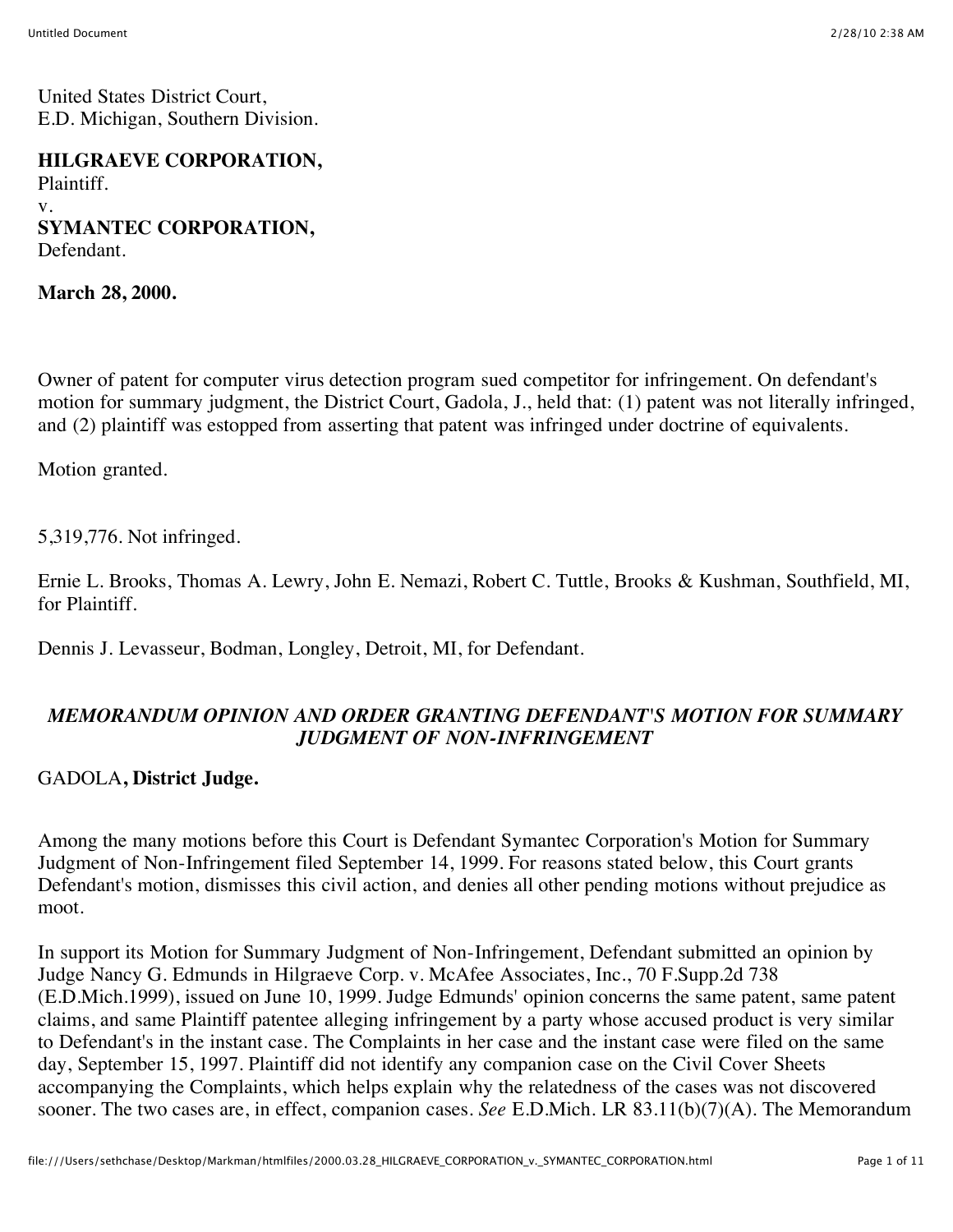Opinion and Order in *McAfee Associates* is on appeal to the United States Court of Appeals for the Federal Circuit; it also has some collateral estoppel effect on the instant case and, to the extent that it does not, this Court grants Defendant's Motion for Summary Judgment of Non-Infringement for the reasons similar to those stated in Judge Edmunds' opinion.

## **Factual and Procedural Background**

Plaintiff is Hilgraeve Corporation, a Michigan corporation that owns U.S.Patent No. 5,319,776 (the " '776 Patent"), the patent at issue in this civil action. The '776 Patent, entitled "In Transit Detection of Computer Virus With Safeguard," issued on June 7, 1994 to inventors John K. Hile, Matthew H. Gray, and Donald L. Wakelin and was thereafter assigned to Plaintiff. Defendant is Symantec Corporation, a Delaware corporation with its principal place of business in California.

On September 15, 1997, Plaintiff filed the instant action, alleging in a single Count that Defendants products infringe the '776 Patent pursuant to Title 28, United States Code, Section 271. In the course of litigation, Plaintiff has alleged that nine of Defendant's products infringe the '776 Patent: (1) pcANYWHERE, (2) Norton AntiVirus for Windows 95/98, (3) Norton AntiVirus for Windows NT, (4) Norton AntiVirus for Windows 3.X, (5) Norton AntiVirus for DOS, (6) Norton AntiVirus for Lotus Notes, (7) Norton AntiVirus for Netware, (8) Norton AntiVirus for E-Mail Gateways, and (9) Norton AntiVirus for Firewalls.

Defendant filed a counter-claim on December 30, 1997, alleging that the '776 Patent is invalid (Count I) and that Defendant did not infringe the '776 Patent (Count II). Non-expert discovery closed on May 7, 1999, and expert discovery closed on August 6, 1999. Defendant now moves for summary judgment on Count II of its counter-claim.

## **Discussion**

## **1. Standard for summary judgment**

Rule 56 of the Federal Rules of Civil Procedure provides that summary judgment "shall be rendered forthwith if the pleadings, depositions, answers to interrogatories, and admissions on file, together with the affidavits, if any, show that there is no genuine issue as to any material fact and that the moving party is entitled to judgment as a matter of law." Fed.R.Civ.P. 56(c). Summary judgment is appropriate where the moving party demonstrates that there is no genuine issue of material fact as to the existence of an essential element of the nonmoving party's case on which the nonmoving party would bear the burden of proof at trial. Celotex Corp. v. Catrett, 477 U.S. 317, 322, 106 S.Ct. 2548, 91 L.Ed.2d 265 (1986); Martin v. Ohio Turnpike Commission, 968 F.2d 606, 608 (6th Cir.1992).

In considering a motion for summary judgment, the Court must view the facts and draw all reasonable inferences therefrom in a light most favorable to the nonmoving party. 60 Ivy Street Corp. v. Alexander, 822 F.2d 1432, 1435 (6th Cir.1987). The Court is not required or permitted, however, to judge the evidence or make findings of fact. Id. at 1435-36. The moving party has the burden of showing conclusively that no genuine issue of material fact exists. Id. at 1435.

A fact is "material" for purposes of summary judgment where proof of that fact would have the effect of establishing or refuting an essential element of the cause of action or a defense advanced by the parties. Kendall v. Hoover Co., 751 F.2d 171, 174 (6th Cir.1984). A dispute over a material fact is genuine "if the evidence is such that a reasonable jury could return a verdict for the nonmoving party." Anderson v. Liberty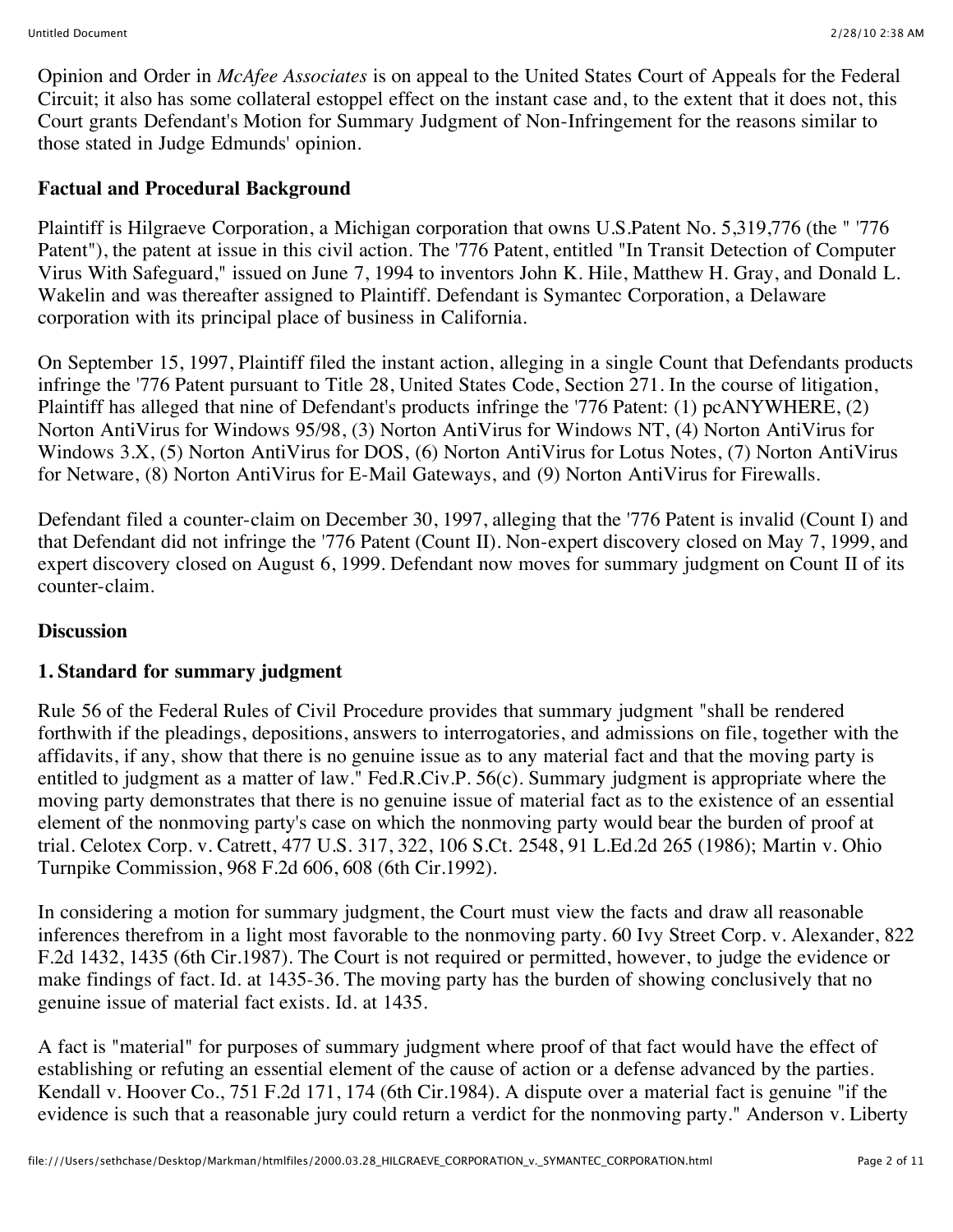Lobby, Inc., 477 U.S. 242, 248, 106 S.Ct. 2505, 91 L.Ed.2d 202 (1986). Accordingly, where a reasonable jury could not find that the nonmoving party is entitled to a verdict, there is no genuine issue for trial and summary judgment is appropriate. *Id.*; Feliciano v. City of Cleveland, 988 F.2d 649, 654 (6th Cir.1993).

Once the moving party carries its initial burden of demonstrating that no genuine issues of material fact is in dispute, the burden shifts to the nonmoving party to present specific facts to prove that there is a genuine issue for trial. To create a genuine issue of material fact, the nonmoving party must present more than just some evidence of a disputed issue. As the United States Supreme Court has stated:

[T]here is no issue for trial unless there is sufficient evidence favoring the nonmoving party for a jury to return a verdict for that party. If the [nonmoving party's] evidence is merely colorable, or is not significantly probative, summary judgment may be granted.

Anderson, 477 U.S. at 249-50, 106 S.Ct. 2505 (citations omitted); *see* Celotex, 477 U.S. at 322-23, 106 S.Ct. 2548; Matsushita Electric Industrial Co., Ltd. v. Zenith Radio Corp., 475 U.S. 574, 586-87, 106 S.Ct. 1348, 89 L.Ed.2d 538 (1986). Consequently, the nonmoving party must do more than raise some doubt as to the existence of a fact; the nonmoving party must produce evidence that would be sufficient to require submission of the issue to the jury. Lucas v. Leaseway Multi Transportation Service, Inc., 738 F.Supp. 214, 217 (E.D.Mich.1990), *aff'd,* 929 F.2d 701 (6th Cir.1991). "The mere existence of a scintilla of evidence in support of the plaintiff's position will be insufficient; there must be evidence on which the jury could reasonably find for the plaintiff." Anderson, 477 U.S. at 252, 106 S.Ct. 2505; *see* Cox v. Kentucky Department of Transportation, 53 F.3d 146, 150 (6th Cir.1995).

### **2. Collateral estoppel**

[1] In general, the doctrine of collateral estoppel provides that when an issue of ultimate fact has been determined by a valid and final judgment, that issue cannot be litigated again in any future lawsuit involving the same parties. In some cases, a party that was not before the court for a prior judgment may benefit from that judgment in a future proceeding. According to the United States Court of Appeals for the Federal Circuit,

A second defendant is entitled to the benefit of a judgment issued against the plaintiff in favor of a first defendant in prior litigation on the same issues.... [W]here a determination of the scope of patent claims was made in a prior case, and the determination was essential to the judgment there on the issue of infringement, there is collateral estoppel in a later case on the scope of such claims, i.e., the determined scope cannot be changed.

Molinaro v. Fannon/Courier Corp., 745 F.2d 651, 655 (Fed.Cir.1984) (citing A.B. Dick Co. v. Burroughs Corp., 713 F.2d 700 (Fed.Cir.1983)); *see* Pfaff v. Wells Electronics, Inc., 5 F.3d 514, 518 (Fed.Cir.1993) ("The prior claim interpretation has issue preclusive effect in the present case insofar as it was necessary to the judgment of non-infringement in the previous case.").

The defendant's motion for summary judgment in A.B. Dick Co. v. Burroughs Corp., 713 F.2d 700 (Fed.Cir.1983), was grounded on the collateral estoppel effect of **another** court's holding that **another** defendant did not infringe the **same** patent. The Federal Circuit held that, "judicial statements regarding the scope of patent claims are entitled to collateral estoppel effect in a subsequent infringement suit only to the extent that determination of scope was essential to a final judgment on the question of validity or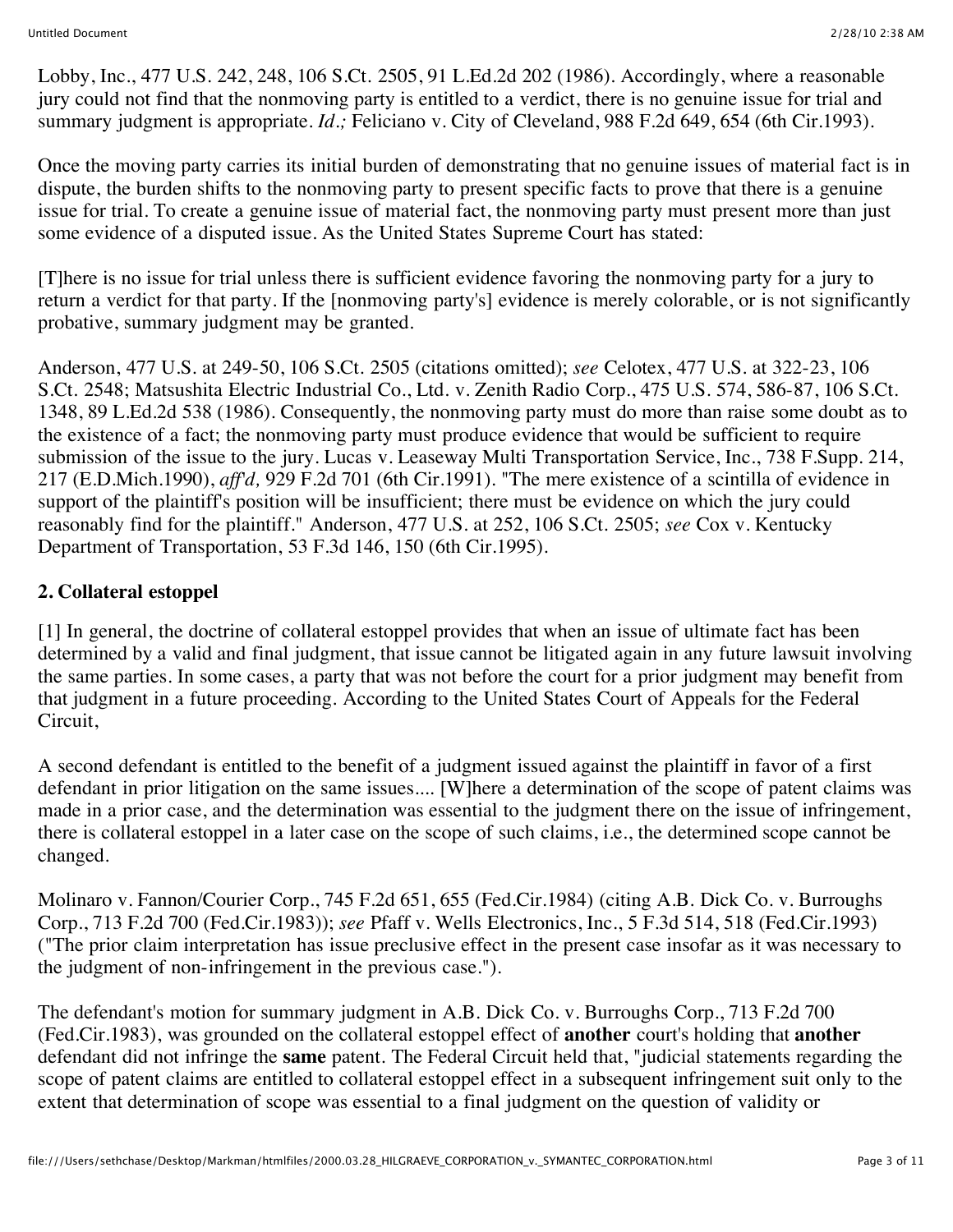infringement; further, that such statements should be narrowly construed." A.B. Dick, 713 F.2d at 704.

[2] Some issues in the instant case are **identical** to those adjudicated by Judge Edmunds in *McAfee Associates,* such as the proper construction of claims 1 and 18 of the '776 Patent and the application of prosecution history estoppel to the doctrine of equivalents analysis. These issues can be resolved regardless of who the defendant may be since they concern the intrinsic evidence surrounding the patent. Here, as in *Molinaro* and *A.B. Dick,* the identical issues were decided previously, those issues were fully litigated in a previous case, the resolution of those issues was essential to a final judgment there, and the patent owner had a full and fair opportunity to litigate those issues. Therefore, the proper construction of claims 1 and 18 of the '776 Patent and application of prosecution history estoppel to the doctrine of equivalents analysis in *McAfee Associates* has preclusive effect here.

## **3. Analysis**

[3] Determining patent infringement is a two-step process of (1) claim construction, and (2) claim comparison. Hilgraeve Corp. v. McAfee Associates, Inc., 70 F.Supp.2d 738, 742 (E.D.Mich.1999). In the first step, the Court must construe the meaning and scope of the disputed claim language. This step is considered a question of law, *see, e.g.,* Markman v. Westview Instruments, Inc., 52 F.3d 967, 981 (Fed.Cir.1995), and, therefore, is well suited for summary judgment. McAfee Associates, 70 F.Supp.2d at 742. In the second step, the Court must compare the properly construed claims with the accused product to determine whether the patent has been infringed either literally or under the doctrine of equivalents. Wolverine World Wide, Inc. v. Nike, Inc., 38 F.3d 1192, 1200 (Fed.Cir.1994); McAfee Associates, 70 F.Supp.2d at 742.

#### **a. Claim construction**

Since the proper construction of claims 1 and 18 of the '776 Patent is the identical issue previously adjudicated in *McAfee Associates,* and because this issue can be determined regardless of the particular defendant before the Court, the claim construction provided by Judge Edmunds has collateral estoppel effect to the extent that the determination of the scope of the '776 Patent claims was essential to a final judgment on the question of non-infringement. *See* Pfaff v. Wells Electronics, Inc., 5 F.3d 514, 518 (Fed.Cir.1993); Molinaro v. Fannon/Courier Corp., 745 F.2d 651, 655 (Fed.Cir.1984); A.B. Dick Co. v. Burroughs Corp., 713 F.2d 700 (Fed.Cir.1983). Therefore, this Court adopts Judge Edmunds' opinion on claim construction and only will summarize the relevant analysis below.

[4] [5] [6] [7] In the claim construction step, the Court must consider three kinds of intrinsic evidence: (1) the patent claims, (2) the patent specification, and (3) the prosecution history, if it is in evidence. *See e.g.,* Vitronics Corp. v. Conceptronic, Inc., 90 F.3d 1576, 1582 (Fed.Cir.1996); Markman, 52 F.3d at 979; McAfee Associates, 70 F.Supp.2d at 742. First, in construing the language of the **patent claims,** the Court must give the words their "ordinary and customary meanings" unless the patentee has given the terms special definitions as "clearly stated in the patent specification or file history." Vitronics Corp., 90 F.3d at 1582; *see* McAfee Associates, 70 F.Supp.2d at 742. Second, the **patent specification** is the written description of the invention and "may act as a sort of dictionary, which explains the invention and may define terms used in the claims." Markman, 52 F.3d at 979; *see* Vitronics Corp., 90 F.3d at 1582; McAfee Associates, 70 F.Supp.2d at 742. A claim construction should include the preferred embodiment set forth in the patent specification, *see* Hoechst Celanese Corp. v. BP Chemicals Ltd., 78 F.3d 1575, 1581 (Fed.Cir.1996), although the preferred embodiment does not necessarily limit the scope of a claim, *see* Transmatic, Inc. v. Gulton, Industries, Inc., 53 F.3d 1270, 1277 (Fed.Cir.1995). *See* McAfee Associates, 70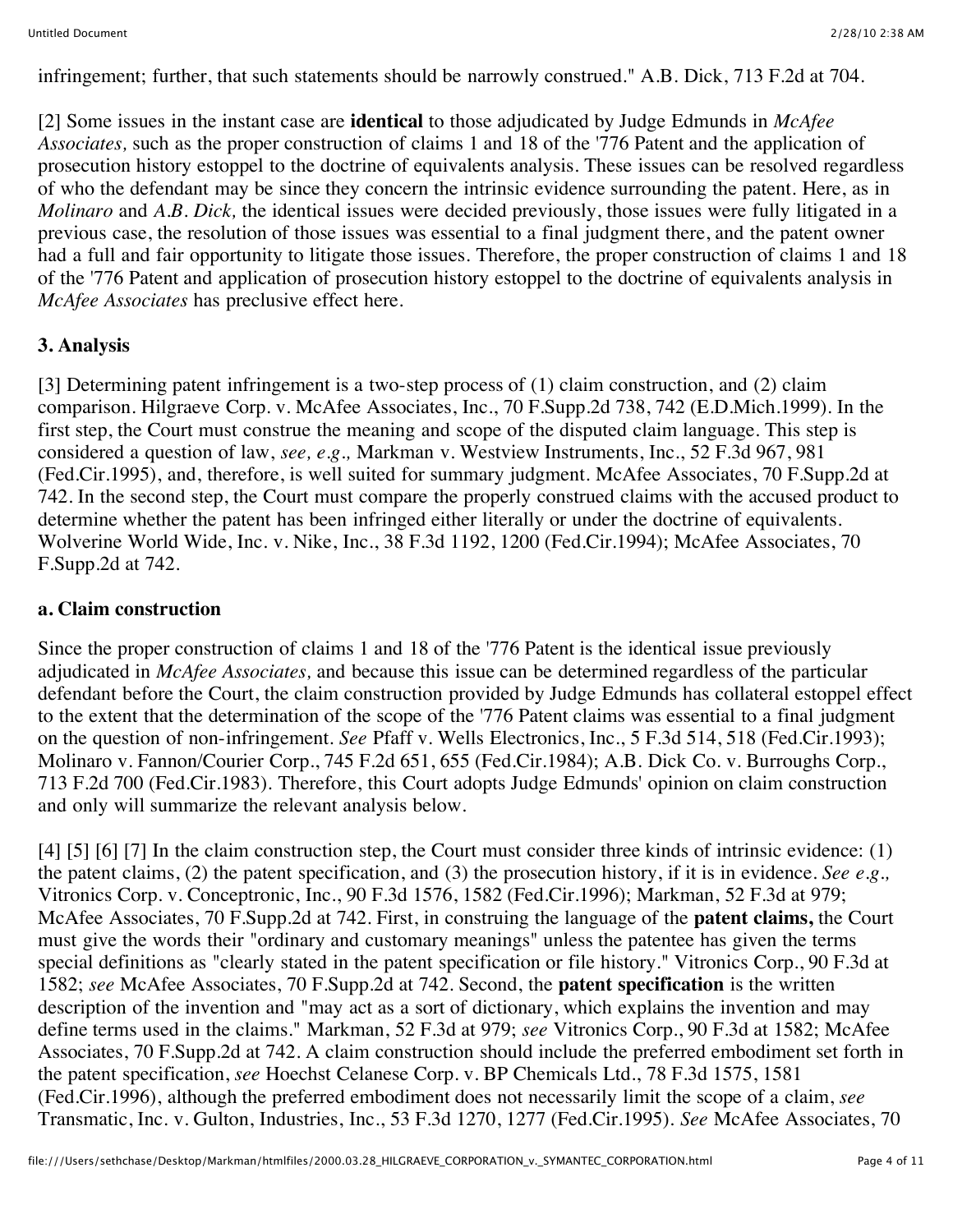F.Supp.2d at 742. Third, the **prosecution history,** if in evidence, "limits the interpretation of claim terms so as to exclude any interpretation that was disclaimed during prosecution," Southwall Technologies, Inc. v. Cardinal IG Co., 54 F.3d 1570, 1576 (Fed.Cir.1995), but it may not "enlarge, diminish, or vary the limitations in the claim." Markman, 52 F.3d at 980 (quotation omitted); *see* McAfee Associates, 70 F.Supp.2d at 743.

[8] If the meaning and scope of a claim is clear after considering the language of the patent claims, the patent specification, and the prosecution history, then the Court should not consider any extrinsic evidence. *See* Vitronics Corp., 90 F.3d at 1583; McAfee Associates, 70 F.Supp.2d at 743. If, however, the meaning and scope of a claim remains unclear, then the Court may consider extrinsic evidence "including expert and inventor testimony, dictionaries, and learned treatises." Markman, 52 F.3d at 980; McAfee Associates, 70 F.Supp.2d at 742.

In the instant case, Plaintiff accuses Defendant of infringing claims 1, 2, 6, 12, 14, 16, and 18 of the '776 Patent. Claims 1 and 18 are independent claims, whereas claims 2, 6, 12, 14, and 16 are dependent upon claim 1. A finding that Defendant's accused products do not infringe the independent claims will dispose of Plaintiff's case. *See* Desper Products, Inc. v. QSound Labs, Inc., 157 F.3d 1325, 1338 n. 5 (Fed.Cir.1998); London v. Carson Pirie Scott & Co., 946 F.2d 1534, 1539 (Fed.Cir.1991); McAfee Associates, 70 F.Supp.2d at 744. Therefore, the Court need concern itself only with claims 1 and 18.

Claim 1 reads as follows:

1. In a system for transferring digital data for storage in a computer storage medium, a method of screening the data *as it is being transferred* and automaticallyinhibiting the storage of screened data containing at least one predefined sequence, comprising the steps of:

causing a quantity of digital data resident on a source storage medium to be transferred to a computer system having a destination storage medium;

receiving and screening the transferred digital data *prior to storage* on the destination storage medium to determine if at least one of a plurality of predefined sequences are present in the digital data received; and

in response to said screening step:

(a) automatically causing the screened digital data to be stored on said destination storage medium if none of the plurality of predefined sequences are present and

(b) automatically inhibiting the screened digital data from being stored on said destination storage medium if at least one predefined sequence is present.

('776 Patent, column 17, lines 9-29 (emphasis added).)

Claim 18 reads as follows:

18. A method of preventing the spread of computer viruses to a computer having a storage medium, comprising the steps of: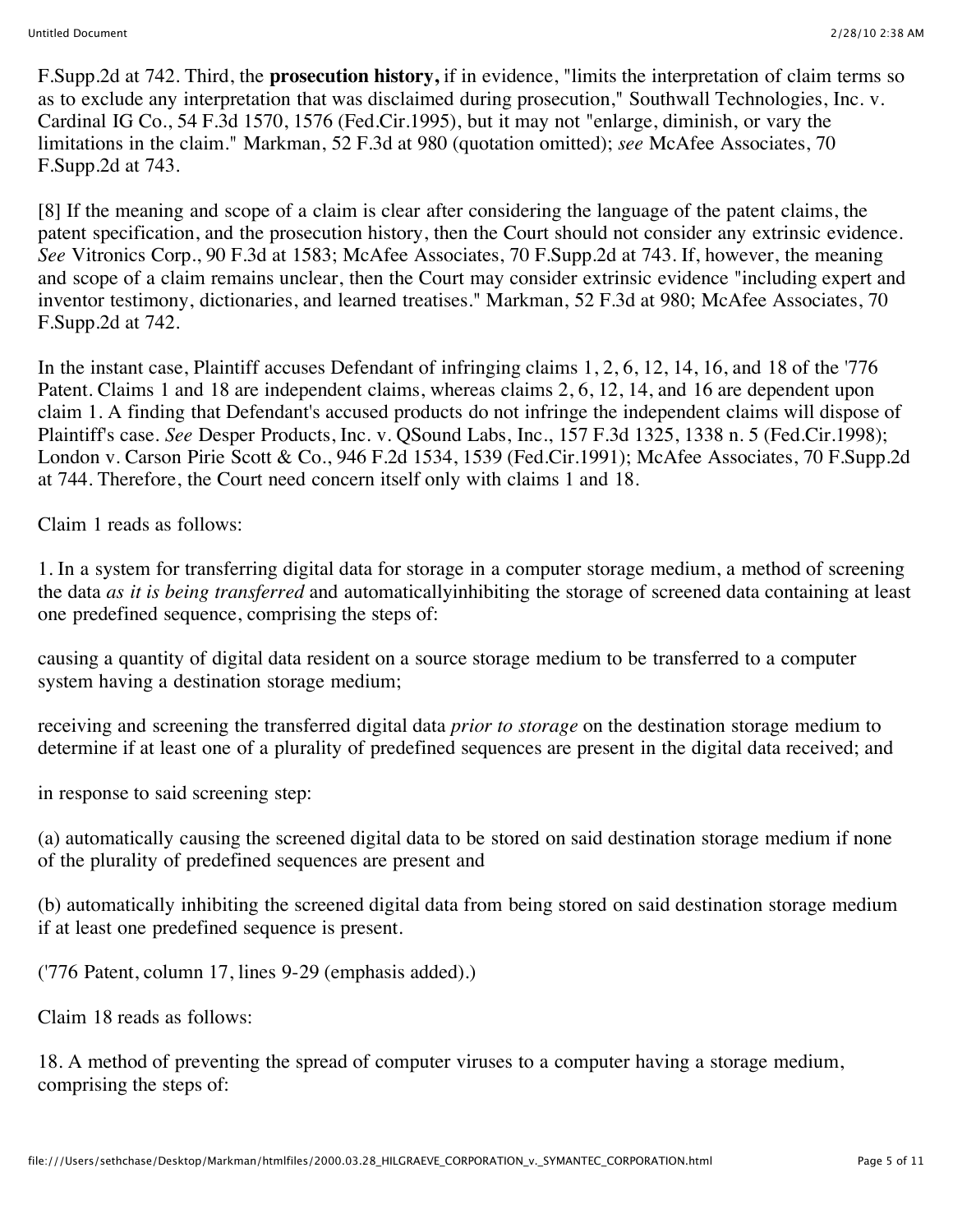*simultaneously searching* for a plurality of virus signatures, each of which comprising an identifiable digital sequence, *while said computer is receiving a stream of digital data for storage* on said storage medium;

providing an indication of the detection of a virus from said searching step; and

automatically inhibiting the storage of said digital stream on said storage medium if any of said virus signatures have been detected.

('776 Patent, column 18, lines 45-57 (emphasis added).)

As Judge Edmunds explained, "[c]laims 1 and 18 teach that virus screening or searching is done while incoming digital data is being received or transferred and before it is stored on the destination storage medium." McAfee Associates, 70 F.Supp.2d at 746. Claim 1 discloses that incoming digital data is first screened for viruses while the digital data is being received and "prior to storage on the destination storage medium," and then, "in response to said screening step," the "screened digital data" is either automatically "stored on the destination storage medium" if a virus is not detected or automatically inhibited from "being stored on said destination storage medium" if one is detected during the screening step. Claim 18 discloses simultaneous searches for "a plurality of virus signatures ... while said computer is receiving a stream of digital data for storage," and then, if a virus is detected "from said searching step," the '776 Patent invention "automatically inhibit[s] the storage of said digital stream on said storage medium."

Judge Edmunds concluded that the term "storage" used in claims 1 and 18 required some clarification. Plaintiff had urged the *McAfee Associates* Court to recognize that "storage occurs 'when the incoming file or data is sufficiently present on the destination disk medium so any viruses can spread and infect the system.' " McAfee Associates, 70 F.Supp.2d at 745 n. 7. The defendant in that case had asserted that "storage occurs 'when the digital data is written to, and present on, the destination medium, and accessible by the operating system or other programs, so any viruses contained in the data can spread elsewhere in the computer system.' " *Id.* Judge Edmunds noted that "[t]he parties essentially agree on the meaning of storage," *id.* at 745, and concluded that, "storage occurs when the incoming digital data is sufficiently present on the destination storage medium, and accessible by the operating system or other programs, so that any viruses contained in the data can spread and infect the computer system." *Id.*

[9] Defendant here, in effect, urges this Court to delete from this definition the requirement that data must be "accessible by the operating system or other programs" in order to be considered stored. ( *See* Def.Br. at 14-15.) Defendant argues that "[b]ecause claim interpretation is a question of law, ... a claim should not be interpreted based on an agreement by the parties in a related, but different, case." ( *Id.* at 15.) While the "related, but different, case" to which Defendant refers has preclusive effect on this Court's claim interpretation, as explained above, this Court agrees that proper claim interpretation may not be based solely on the agreement of the parties.

[10] As explained above, when construing patent claims, this Court is required to consider only the intrinsic evidence of the patent claims, the patent specification, and the prosecution history, unless the meaning and scope of those claims are unclear. Furthermore, while the Court is not required to adopt the meaning proffered by one or more of the parties, *see* Exxon Chemical Patents, Inc. v. Lubrizol Corp., 64 F.3d 1553, 1555 (Fed.Cir.1995), a party should not be permitted to argue for a different definition than the one it successfully urged the court below to adopt. Therefore, in light of there being no apparent requirement in claims 1 or 18, the patent specification, or the prosecution history that the stored data be "accessible by the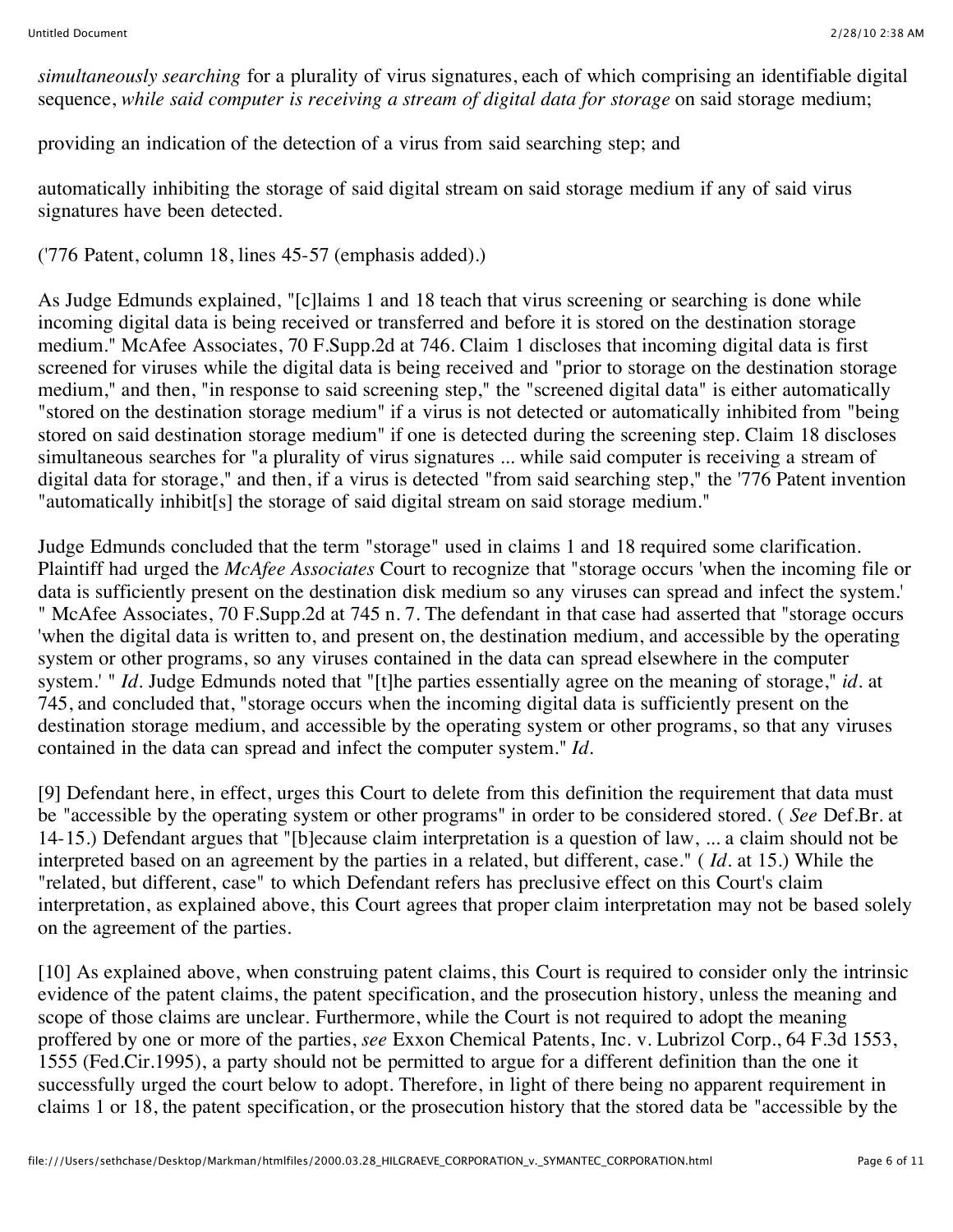operating system or other programs," and Plaintiff having argued below that "storage" occurs "when the incoming file or data is sufficiently present on the destination disk medium so any viruses can spread and infect the system," this Court will construe "storage" here as follows: storage occurs when the incoming digital data is sufficiently present on the destination storage medium so that any viruses contained in the data can spread and infect the computer system. By omitting from the definition a restriction that does not have a basis the patent claims, patent specification, or prosecution history, this definition is closer to the ordinary and customary meaning of the term in this context and still appears to be consistent with the definitions offered by the parties' experts.

According to the patent specification, the invention receives part of the incoming digital data in a buffer during the data transfer. McAfee Associates, 70 F.Supp.2d at 748. The invention scans the data in the buffer for the presence of a predefined digital sequence, such as a virus signature, before storing the data on the destination medium. *Id*. If a predefined sequence is found in the digital data, the data in the buffer is inhibited from being stored on the destination storage medium. *Id.* If a predefined sequence is not found in the digital data, the data is then transferred from the buffer to a file on the destination storage medium where it is then stored. *Id*. If a predefined sequence is subsequently detected in an incoming block of digital data, the previously stored, virus-free block of digital data can be purged or overwritten as an added antivirus safety. *Id.*

In the preferred embodiment, the "string search routine" disclosed in the '776 Patent tests each character within a block of data as it enters the buffer by searching for a match to a virus signature. ('776 Patent, column 5, lines 2-21.) *See* McAfee Associates, 70 F.Supp.2d at 747. A block of data is transmitted, screened for viruses, and stored in a file if it is virus-free, and then the next block of data is transferred, and the process is repeated. ('776 Patent column 6, lines 22-68; column 7, lines 1-14.) *See* McAfee Associates, 70 F.Supp.2d at 747. If, in response to the screening step, a virus is detected in a block of data being transmitted, the transfer is canceled prematurely, ( *id.* column 6, lines 14-16), and the data in the file can be purged or deleted by overwriting, ( *id.* column 6, lines 24-31). *See* McAfee Associates, 70 F.Supp.2d at 747.

Finally, the prosecution history shows that "prior to storage on the destination storage medium" was added to distinguish the '776 Patent invention from the prior art. *See* McAfee Associates, 70 F.Supp.2d at 748.

## **b. Claim comparison**

### **i. Literal infringement**

[11] To establish that Defendant's accused product literally infringe Plaintiff's '776 Patent, every limitation of claims 1 and 18 must be found in Defendant's accused products. *See* London v. Carson Pirie Scott & Co., 946 F.2d 1534, 1539 (Fed.Cir.1991) ("There can be no infringement as a matter of law if a claim limitation is totally missing from the accused device."). "[A] literal infringement issue is properly decided upon summary judgment when no genuine issue of material fact exists, in particular, when no reasonable jury could find that every limitation recited in the properly construed claim either is or is not found in the accused device." Bai v. L & L Wings, Inc., 160 F.3d 1350, 1353 (Fed.Cir.1998); *see* McAfee Associates, 70 F.Supp.2d at 751.

[12] In order to determine whether the accused products literally infringe the '776 Patent, the Court must compare the claim constructions above with Defendant's accused products. McAfee Associates, 70 F.Supp.2d at 751. As in *McAfee Associates,* Plaintiff asserts that Defendant's accused products infringe claims 1 and 18 because they screen incoming digital data for viruses during transfer and before storage on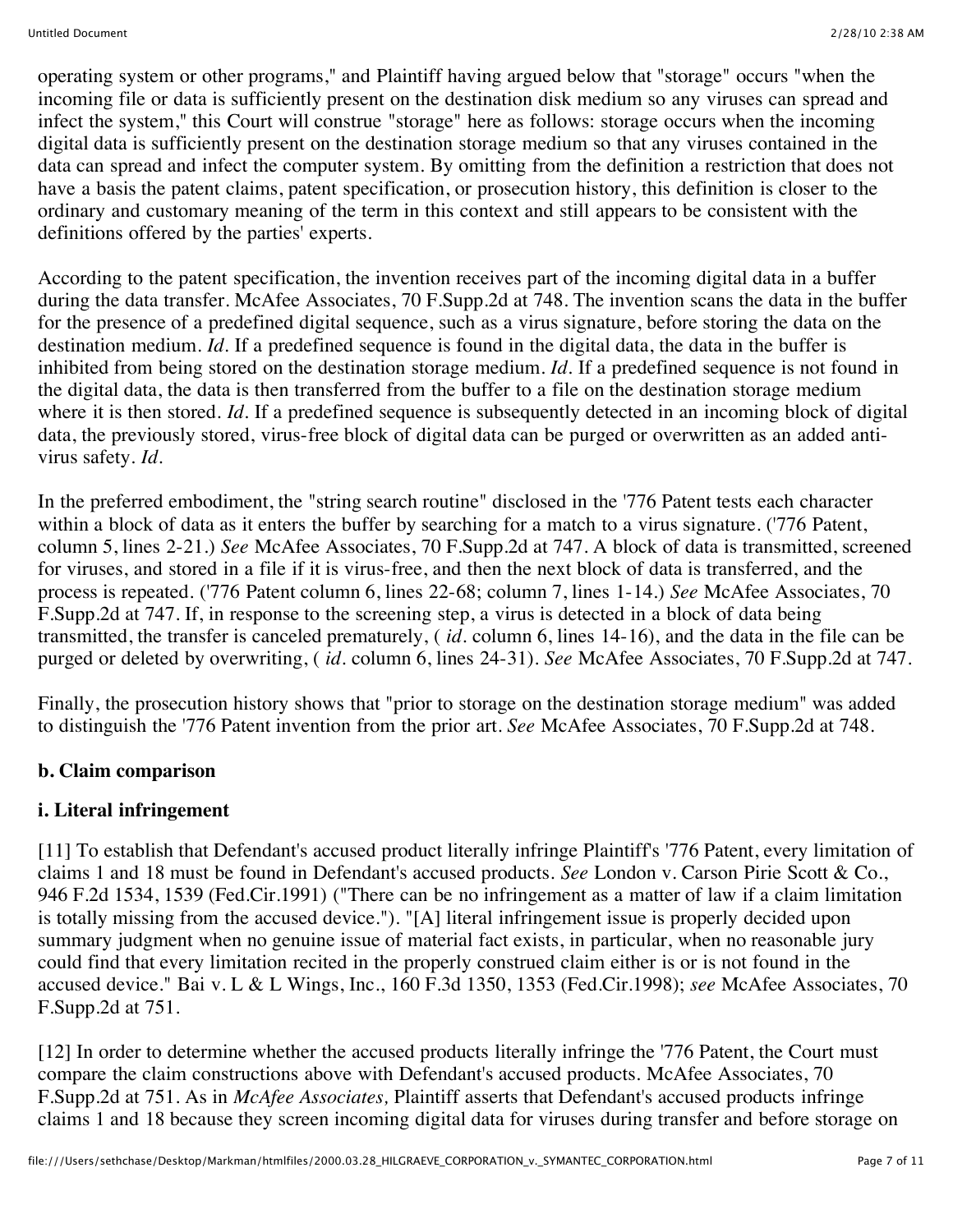the destination storage medium. *Id.* Defendant asserts the accused products screen for viruses only after all the incoming digital data has been transferred and stored on the destination storage medium. According to Defendant, none of its accused products "screen [ ] the data as it is being transferred," "screen[ ] the transferred digital data prior to storage on the destination storage medium," or "in response to said screening steps ... automatically caus[e] the screened digital data to be stored on said destination storage medium" as required by claim 1, nor do they "search[ ] for a plurality of virus signatures ... while said computer is receiving a stream of digital data for storage on said storage medium" as required by claim 18. This Court agrees.

Each of Defendant's accused products generally operates as follows. First, a file is transferred for storage on the destination storage medium. (Melvin Decl. para. 6.) This transfer includes opening a new file on the destination storage medium, transferring data to that medium, and recording the data into the new file. ( *Id.*) Second, the application causing the transfer makes a request to the operating system to close the file containing the transferred data. ( *Id.*) Third, the operating system closes the file. ( *Id.*) After the operating system closes a file, the file is recorded on the storage medium and the file is accessible to the operating system and to other application programs. ( *Id.* para. 9.) Fourth, after the file is closed, the accused products invoke the Norton AntiVirus Scan Engine in order to test the file for the presence of a computer virus. ( *Id.* para. 6.) The transferred file is accessible to other programs prior to being examined by the accused products because the Norton AntiVirus Scan Engine is not invoked and does not access the transferred file until after the operating system closes the file. ( *Id.* para. 9.) To invoke the Norton AntiVirus Scan Engine, the file to be scanned must be completely received and stored on the local disk drive, the file must be closed, and the file name of the closed file must be given to the Norton AntiVirus Scan Engine. ( *Id.* para. 7.) In short, the accused products scan for viruses only after the entire file has been transferred and after the file has been stored on the destination storage medium. *Compare* McAfee Associates, 70 F.Supp.2d at 752.

There apparently is no dispute between the parties regarding the manner in which the accused products operate. Referring to Defendant's "Statement of Undisputed Facts," Plaintiff states that "the parties agree that there is no dispute about how the products operate." (Pl.'s Br. at 4.) Furthermore, Plaintiff's expert repeatedly states that he agrees with Defendant's expert about how Defendant's products work. ( *See* Magen Decl.Ex. 19 (Geske Report), at 7, 9, 12, 14, 15, 16.) Defendant's summary of how its products operate as presented in the "Statement of Undisputed Facts" was gleaned from Defendant's expert. ( *See, e.g.,* Def.'s Br. at 8.)

The accused products first allow the incoming digital data to be stored as a whole on the destination storage medium before it is scanned. Virus screening is performed only after the incoming digital data has been fully transferred and stored. Therefore, the accused products cannot perform the "receiving and screening ... prior to storage" limitation of claim 1 or the "searching for ... virus signatures ... while said computer is receiving a stream of digital data for storage on said storage medium" as required by claim 18. Because there is no dispute about how the accused products operate, there is no genuine issue as to any material fact concerning whether Defendant's accused products literally infringe the '776 Patent. Accordingly, because every limitation of claims 1 and 18 are not found in the accused products, this Court may grant summary judgment on the question of whether the accused products do not literally infringe the '776 Patent.

### **ii. Doctrine of equivalents**

[13] According to the doctrine of equivalents, "a product or process that does not literally infringe upon the express terms of a patent claim may nonetheless be found to infringe if there is 'equivalence' between the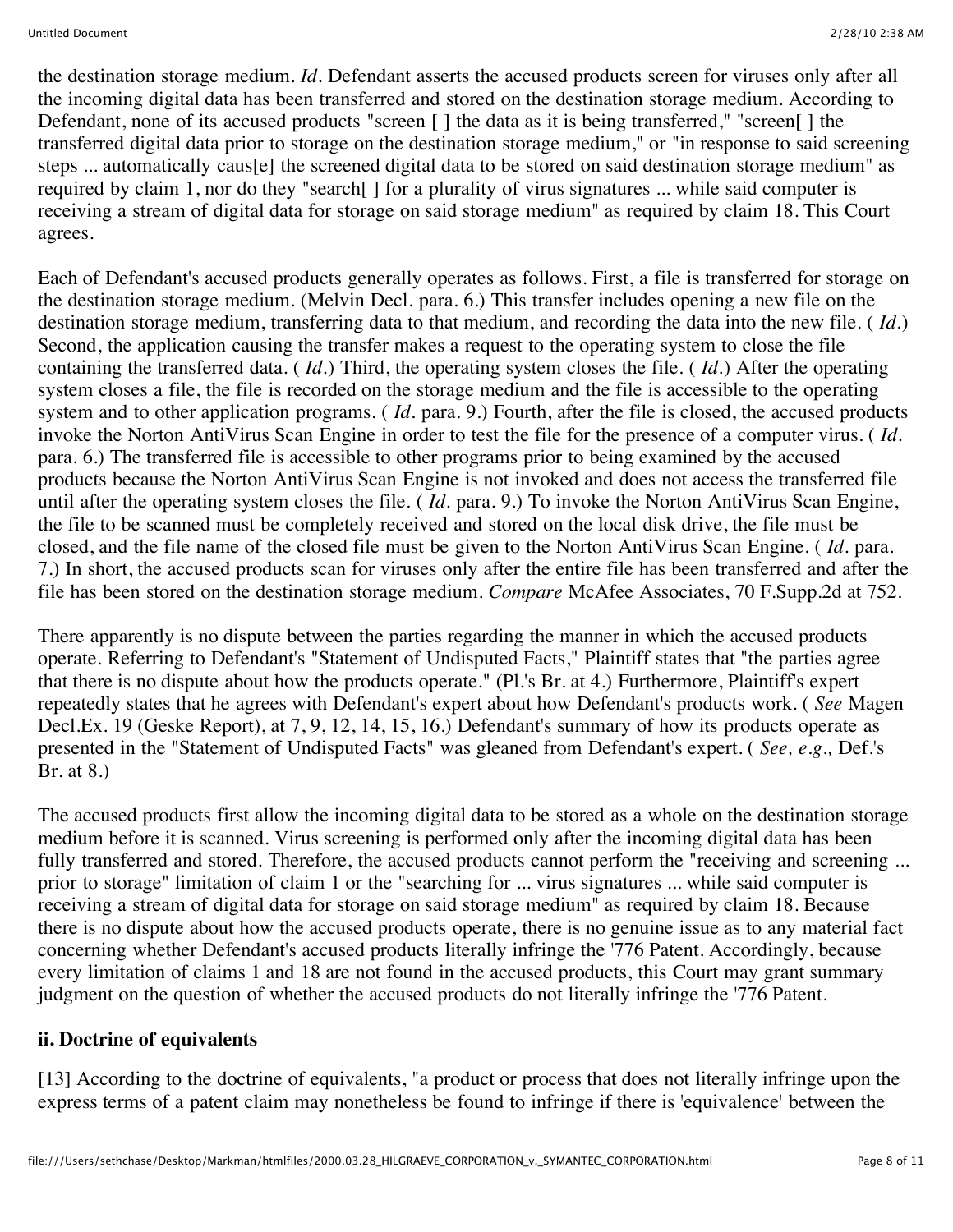elements of the accused product or process and the claimed elements of the patented invention." Warner-Jenkinson Co. v. Hilton Davis Chemical, Co., 520 U.S. 17, 21, 117 S.Ct. 1040, 137 L.Ed.2d 146 (1997); McAfee Associates, 70 F.Supp.2d at 757. The Supreme Court concluded that whatever approach is used for determining equivalence-e.g., the triple identity or the insubstantial differences approach-it must be "probative of the essential inquiry: Does the accused product or process contain elements identical or equivalent to *each claimed element* of the patented invention?" Warner-Jenkinson, 520 U.S. at 40, 117 S.Ct. 1040 (emphasis added); *see* McAfee Associates, 70 F.Supp.2d at 757.

[14] The determination of equivalence "must be applied to individual elements of the claim, not to the invention as a whole," Warner-Jenkinson, 520 U.S. at 29, 117 S.Ct. 1040, and "should be applied as an objective inquiry on an element-by-element basis," id. at 40, 117 S.Ct. 1040. *See* McAfee Associates, 70 F.Supp.2d at 757. The Court must focus on individual elements with "a special vigilance against allowing the concept of equivalence to eliminate completely any such elements." Warner-Jenkinson, 520 U.S. at 40, 117 S.Ct. 1040; *see* McAfee Associates, 70 F.Supp.2d at 757. "[A]pplication of the doctrine, even as to an individual element, is not allowed such broad play as to effectively eliminate that element in its entirety." Warner-Jenkinson, 520 U.S. at 29, 117 S.Ct. 1040; *see* McAfee Associates, 70 F.Supp.2d at 757. "An analysis of the role played by each element in the context of the specific patent claim will thus inform the inquiry as to whether a substitute element matches the function, way, and result of the claimed element, or whether the substitute element plays a role substantially different from the claimed element." Warner-Jenkinson, 520 U.S. at 40, 117 S.Ct. 1040; *see* McAfee Associates, 70 F.Supp.2d at 757.

As in *McAfee Associates,* Defendant contends that prosecution history estoppel precludes Plaintiff from asserting a claim of infringement under the doctrine of equivalents. *See* McAfee Associates, 70 F.Supp.2d at 757. Since the effect of prosecution history is the same as that considered in *McAfee Associates,* and because what Plaintiff may be estopped from arguingon account of that prosecution history can be determined regardless of the particular defendant before the Court, the analysis of prosecution history estoppel provided by Judge Edmunds has collateral estoppel effect to the extent that the effect of the prosecution history was essential to a final judgment on the question of non-infringement. *See* Pfaff v. Wells Electronics, Inc., 5 F.3d 514, 518 (Fed.Cir.1993); Molinaro v. Fannon/Courier Corp., 745 F.2d 651, 655 (Fed.Cir.1984); A.B. Dick Co. v. Burroughs Corp., 713 F.2d 700 (Fed.Cir.1983). Therefore, this Court adopts Judge Edmunds' analysis of prosecution history estoppel as summarized below.

[15] [16] Prosecution history estoppel is an established limitation on the doctrine of equivalents. As the Federal Circuit explained in *Bai v. L & L Wings, Inc.,* "[a]n applicant who responds to an examiner's prior art rejection by narrowing his claim cannot later assert that the surrendered subject matter is an equivalent of the amended limitation." 160 F.3d at 1356; *see* Warner-Jenkinson Co., 520 U.S. at 33, 117 S.Ct. 1040 (amending claims during prosecution creates a presumption of prosecution history estoppel); McAfee Associates, 70 F.Supp.2d at 758. The purpose of prosecution history estoppel is to prevent a patentee from obtaining, through litigation, coverage of subject matter surrendered during prosecution in order to gain acceptance of a claim. *See* Haynes International, Inc. v. Jessop Steel Co., 8 F.3d 1573, 1577-78 (Fed.Cir.1993), *modified on rehearing,* 15 F.3d 1076 (Fed.Cir.1994) (affirming summary judgment of noninfringement); McAfee Associates, 70 F.Supp.2d at 757. Prosecution history estoppel is a question of law for the Court and, therefore, is suitable for summary judgment. *See* Bai, 160 F.3d at 1356 (affirming summary judgment of non-infringement because of prosecution history estoppel); McAfee Associates, 70 F.Supp.2d at 757.

The legal standard for determining prosecution history estoppel is "an objective one, measured from the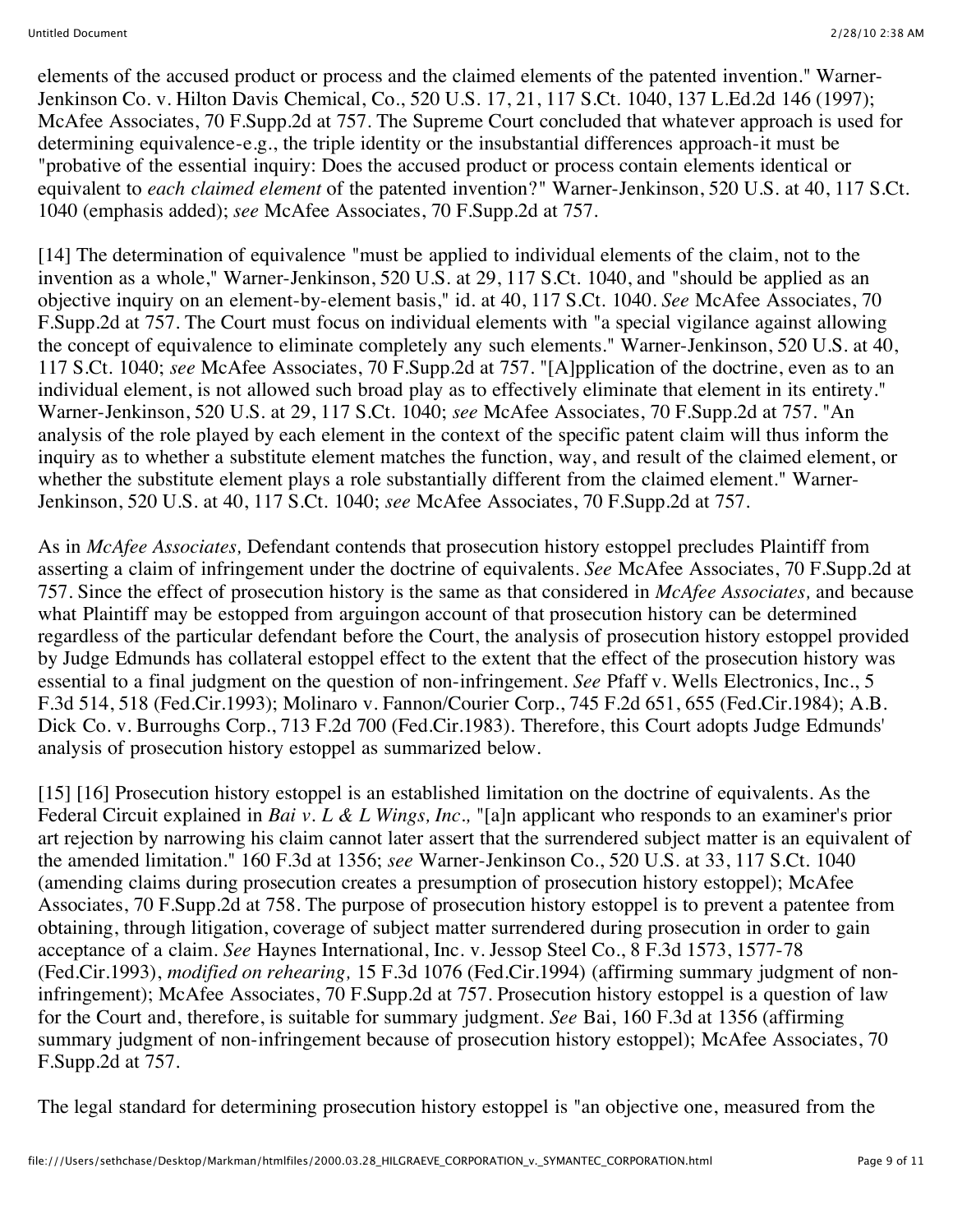vantage point of what a competitor was reasonably entitled to conclude, from the prosecution history, that the applicant gave up to procure issuance of the patent." Haynes International, 8 F.3d at 1578; *see* McAfee Associates, 70 F.Supp.2d at 757-58.

[17] If "a patent applicant has made a substantive change to his claim that clearly responds to an examiner's rejection of that claim as unpatentable over prior art, prosecution history estoppel applies to that claim; only the question of the scope of the estoppel remains." Sextant Avionique, S.A. v. Analog Devices, Inc., 172 F.3d 817, 826 (Fed.Cir.1999); Bai, 160 F.3d at 1355; *see* McAfee Associates, 70 F.Supp.2d at 758. "The scope of the estoppel ... includes features that the applicant amended his claim to avoid or trivial variations of such prior art features. Moreover, prosecution history estoppel cannot be avoided by filing a continuing application with narrowed claims rather than responding directly to an outstanding rejection." Desper Products, 157 F.3d at 1338 (quotations omitted); *see* McAfee Associates, 70 F.Supp.2d at 758. The scope of the estoppel is ascertained by considering the subject matter surrendered during the prosecution history and "is determined with reference to the prior art and any amendments and/or arguments made in an attempt to distinguish such art." Sextant Avionique, 172 F.3d at 827 (citations omitted); *see* McAfee Associates, 70 F.Supp.2d at 758.

Here, as claims 1 and 18 were originally submitted with no limitation that virus screening was to be performed "prior to storage." ( *See* Magen Decl.Ex. 3.) *See* McAfee Associates, 70 F.Supp.2d at 758. In response to the Patent and Trademark Office's rejection of the original application, "the applicants amended the patent claims and argued that the claims were patentable because they required that virus screening be performed during the transfer of incoming digital data and beforestorage." McAfee Associates, 70 F.Supp.2d at 758. ( *See* Magen Decl.Ex. 8.)

[18] The prosecution history shows that the applicants narrowed the scope of claims 1 and 18 to avoid the prior art by adding the limitation that virus screening was to be performed "prior to storage on the destination storage medium," and thereby surrendering methods that screen for viruses after storage. McAfee Associates, 70 F.Supp.2d at 758. As a result of these amendments, a competitor was reasonably entitled to conclude that the applicants gave up methods that screen for viruses after storage in order to procure issuance of the '776 Patent. Therefore, as in *McAfee Associates,* Plaintiff "is estopped from arguing here that the accused product[s], which screen[] for viruses after 'storage,' infringe[] any claim of the '776 Patent under the doctrine of equivalents." *See* McAfee Associates, 70 F.Supp.2d at 758. As discussed above, Defendant's accused product scans for viruses after storage. Therefore, this Court may grant summary judgment that the accused products do not infringe the '776 Patent under the doctrine of equivalents.

### **Conclusion**

Accordingly, this Court being fully advised in the premises,

**IT IS HEREBY ORDERED** that Defendant's Motion for Summary Judgment of Non-Infringement [Docket Entry 149] is **GRANTED.**

**IT IS FURTHER ORDERED** that this civil action is **DISMISSED.**

**IT IS FURTHER ORDERED** that all other pending motions are **DENIED** without prejudice as moot.

# **SO ORDERED.**